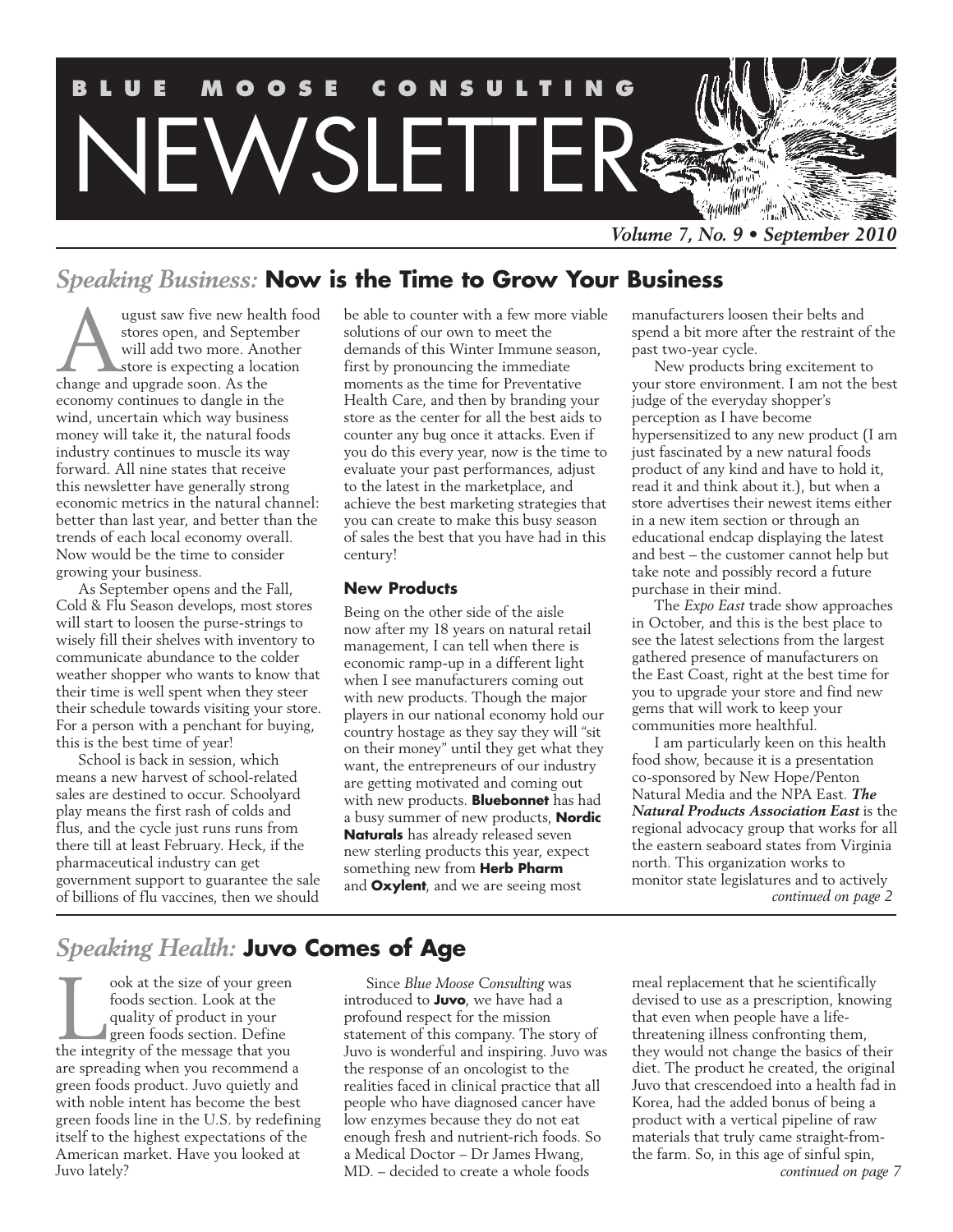### **Now is the Time**

respond to any legislation that could be bad for our industry before momentum is gained for these negative bills. Advocacy is a critical function of the survival of our industry in these difficult and divisive political times.

*Expo East* is in Boston this year – the last year it is in Boston. While many are breathing a sigh of relief, and thanking New Hope for listening to the complaints about that selected city site (next year the show is in Baltimore again) one could now say that this is the year to go to Boston and see the city while doing business at this venue one last time! Boston is a beautiful city, especially in the Fall, and a visit and tax write-off could just be the perfect getaway before the sales season heats up too much.

Trade shows provide the opportunity to see new products first, and get them in your store so that you get that customer first, and I am sure there will be a lot of excitement with new products in Boston. Support the *NPA East* and its advocacy efforts to protect your business and keep your doors open, and make the most of a trip to Boston this October 13-16th (www.expoeast.com).

**Bluebonnet Nutrition** has created some excitement with the new products they have recently launched, and all these items are on sale this month as part of a sizzling summer sales promo. New items include new *Early Promise Prenatal™ Gentle Multiples* and *Gentle Vegetarian DHA softgels*, a new flavor of their *Liquid L-Carnitine*, and a large selection of *Age-Less® Trans-Resveratrols* in many dosages. Resveratrol is a fascinating nutrient (I just did research for a consumer talk), and Bluebonnet once again shines by providing top-quality raw materials in a product that combines Japanese Knotweed Root Extract, in an emodin-free formula, with 100 mg of trans-resveratrol, combined with a 4:1 Red Wine Extract. Because Bluebonnet

protects your store by selling at fair prices and only to health food stores, it is *continued from page 1* **In the News** only natural that you carry their full line of resveratrols – and their ubiquinols – which are all on sale this month.

> Bluebonnet also has several new protein products, and they have truly reinvigorated protein sales in stores that have understood and appreciated the innovation and quality they have brought to the protein section. Apparently, the market was ready for a BCAA product in Vcaps, because so many stores brought this single SKU in as soon as it was presented. The product that people are investigating and presenting with enthusiasm now is their new *100% Natural Dual Action Protein Powder*. This product is a perfect combination of fast-acting undenatured, microfiltered whey protein isolate and extended-acting micellar casein and calcium caseinate. The simple innovation of this product is that it best serves the body's needs when exercising for immediate-use protein and long-term recovery protein. It is also being appreciated by people who want a protein drink in the morning that provides hunger satiety for a longer period of time. Bluebonnet has not sought to have the largest selection of protein flavors, but they have proven that they can provide the widest range of superior-quality proteins in tasty and affordable options.

With so many new products, it might be prudent to ask your local BMC rep what the best options would be for a floor display or endcap with Bluebonnet as we enter the end-of-the year sales season.

**Essential Formulas** newest item can still be considered relatively new, and it is certainly coming into its own with the change of seasons. We highlighted the new Brazilian Green Propolis in the April issue of the BMC newsletter (available on-line at our website under Archives), but this will be the first season where the product will really show itself. This amazing *Propolis* 

#### **Advertising to Help you Sell**

#### **Mark your Calendars: Solid Educational Information on Omega-3s from the Industry Expert**

- • August 25th 12pm EST: **Children & Omega-3s** presented by Dr. Bob Sears, MD
- • September 22nd 12pm EST: **The Good Fats for Mental Health** presented by Stuart Tomc
- • October 27th 11am EST: **Fish Oil & Pet Health** presented by Tracie Hotchner
- November 17th 12pm EST: **Omega-3s: Pre & Post Birth** by Dr. Shoshana **Bennett**
- • December 15th 12pm EST: **Addressing Pain with Omega-3s** presented by Dr. Hector Lopez, MD *continued on page 6*

### **This Organic Product Feels Sensually Perfect** *Editor's Pick: Exfoliating Walnut & Wood Apple Face Scrub* by **Himalaya Herbal Healthcare**

"In lieu of plastic exfoliating beads (an ingredient that is harmful to sea creatures), finely ground and polished granules of walnut, wood apple and nutmeg gently exfoliate dead skin cells. Holy basil and sweet marjoram also infuse this great-smelling scrub, which is free of parabens, phthalates and synthetic fragrances

#### **Editor's Pick.** *Herb Companion Magazine***, September 2010**

*PLUS*™ product combines the powerful Brazilian green propolis with astaxanthin, flax Omegas and Dr. Ohhira's proprietary probiotic formula to create a product that is truly a new nutritional supplement. This product provides year-round support for the digestive system and is a brilliantly complexed anti-inflammatory that has an apparent wide range of health applications for everyone, from the whole foodist to the health-impaired to the health connoisseur

**Mushroom Science** has unveiled their new labels in time for the medicinal mushrooms biggest sales season, and they have introduced two new items, a Shitake and a Tremella. Like all Mushroom Science products, these two new items guarantee that the actives that are expected by every person looking to medicinal mushrooms are present and identified on the label: proof of the science behind these quality products. Like all their products, Mushroom Science offers the best value and price, as these products are offered at a better price for 90 Vcaps than the competition offers for 60 caps.

#### **Reaching Out for New Customers**

Making the parameters of your store as inviting and holy as possible is certainly your primary mission in working a good natural foods store. But we also always have to be actively looking for new customers for our business as well. Unfortunately, there are stores out there that both take for granted the customers that they have, and do not comprehend that every day they are liable to lose customers to the mass-market, internet sales and home delivery catalogue sales.

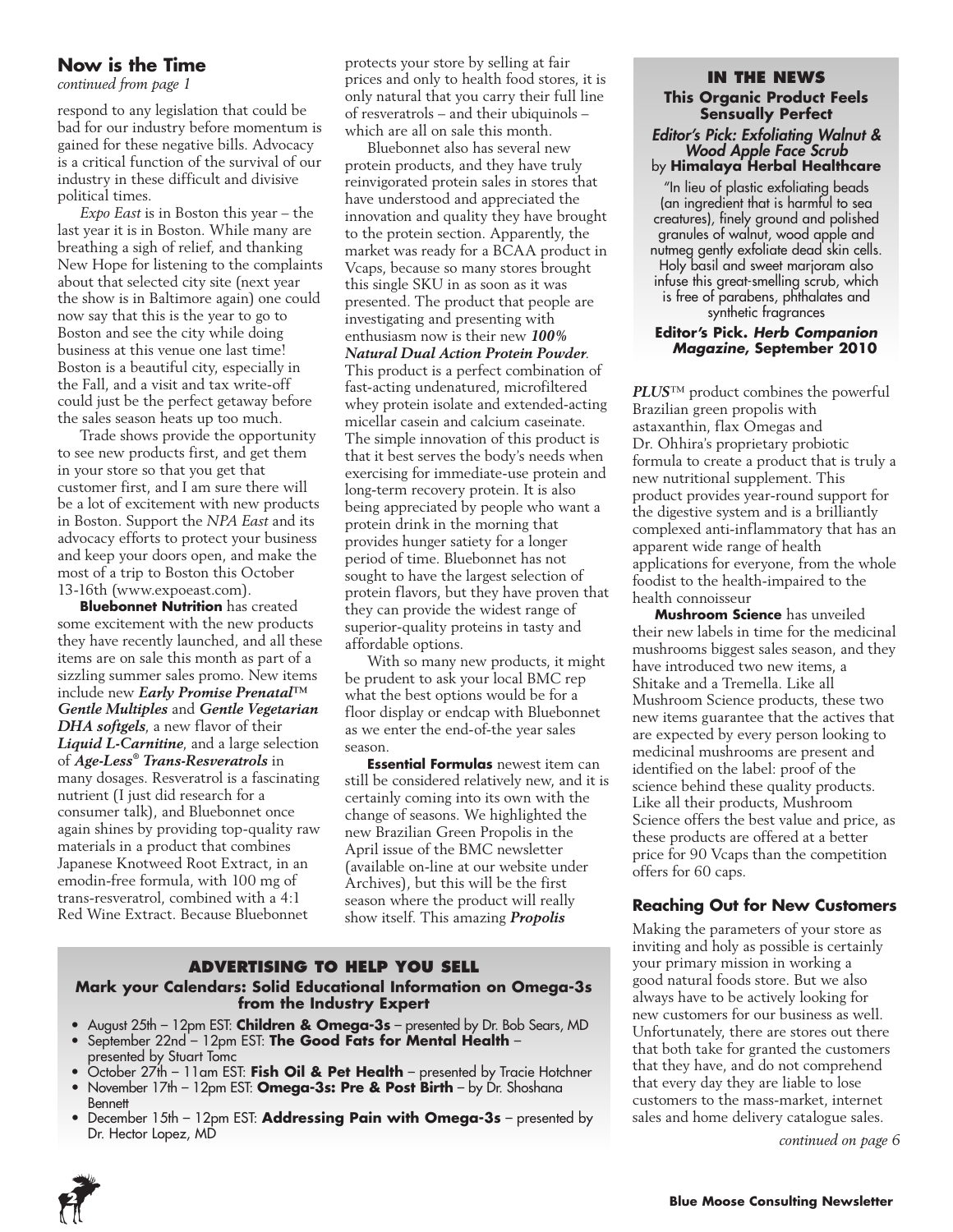

# *September Promotional Specials* **20% OFF products listed** with minimum 3 ea per SKU

**IMMUNE SYSTEM SUPPORT**

Echinacea liquid extract & glycerite Super Echinacea® liquid extract Immune Defense Tonic™ Propolis/Echinacea Throat Spray

~~~~~~~~~~~~~~ Ask your BMC Rep to work with you to save money and promote the best immune-support products available this winter season with the Winter Immune Support Special.

*Great ways to promote Herb Pharm from Sept-Nov 01* ~~~~~~~~~~~~~~

### IMMMUNE DEFENSE TONIC: Immune System Tonic

A blend of the liquid extracts of: Echinacea root, leaf & flower (purpurea); Astragalus root; Reishi mushroom; Schisandra berry; + Prickly Ash bark

#### PROPOLIS • ECHINACEA Herbal Throat Spray Soothing Antiseptic for Throat & Mouth

A blend of the liquid extracts of: Echinacea root (purpurea); Propolis; Hyssop leaf & flower; Sage leaf; St. John's Wort flowering tops; Vegetable Glycerine, USP 15%



# HERBAL HEALTHCARE **15% OFF Mix & Match Select Items through October 31st**

• Herbal Formulations

*Stress, Brain & Immune Formulas* ImmunoCare® 120 + 240 Vcaps MindCare® 60 + 120 Vcaps StressCare<sup>®</sup> 120 + 240 Vcaps

### • ALL Himalaya Pure Herbs, 60 Gluten-Free Caplets

• Organique by Himalaya Personal Care *Facial Care Products*

Exfoliating Walnut & Wood Apple Face Scrub Hydrating Face Wash Invigorating Face Wash Neem & Turmeric Face Wash Neem & Turmeric Cleansing Bar Nourishing Face Moisturizing Lotion Nourishing Night Cream Refreshing Lavender & Rosemary Cleansing Bar Soothing Lotus Flower LipCare (24 display)



# **September's Sizzling Summer Special**

To celebrate the end of another sizzling summer, take advantage of the sales on these hottest new products of the season. **Summer Special products are 3 + 1.**

• Liquid L-Carnitine 1100 mg 8 fl oz. – three natural flavors: Raspberry, Vanilla and now new Orange. All preservative-free and uniquely delicious

- EarthSweet® Kosher Chewable Vitamin Ds: 400–1000 IU + 2000 IU tablets
- ALL CellularActive<sup>®</sup> CoQ10 Ubiquinol softgels: 25, 50, 100, 200 mg/ all sizes

• ALL Age-less<sup>®</sup> Trans-Resveratrol Vcaps: 100, 250, 500 mg/all sizes

• Natural Omega-3 Vegetarian DHA vegetarian softgels: 100 + 200 mg/ all sizes

• Natural Omega-3 Chewable DHA softgels • ALL Targeted Multiples®: Veggie Choice®, Ladies Choice®, Men's Choice® , Age-Less Choice® Women 50+, Age-Less Choice® Men 50+ Caplets

# **New Items!! ALL SIZES**

• Early Promise Prenatal® Kosher Gentle Multiple Caplets • Early Promise Prenatal® DHA vegetarian softgels 100 + 200 mg

• BCAA Kosher Vcaps 120s

• 100% All Natural Dual-Action Protein Powders 1.05 + 2.1 lb sizes Natural French Vanilla, Natural Chocolate, Natural Strawberry and Natural

Original Flavor: 27 gm protein/serving; 0-sugars; stevia sweetened

Not represented by BMC in NJ Not represented by BMC in NJ, SC



Pure and Great Tasting Omega Oils

# **Back to School Sales Extravaganza**

### Nordic Naturals, 2010 Manufacturer of the Year

*Innovative Manufacturer Helping Everyone Get their Omega-3s DAILY*

### Omega-3 Effervescent Drink Mix Creamy Orange **25% OFF**

Limited-time, one-time opportunity to stock-up, and Promote ~~~~~~~~~

### **THINK**

*Every Students Lunch-box, Every Day* Floor Displays, Endcaps, Coop Ads and Demos

Omega-3 Effervescent 7 ct [01900] Omega-3 Effervescent 21 ct [01910] Effervescent technology for fast absorption of EPA, DHA and Vitamin D *Delicious taste leads to dosage compliance for Kids a& Adults*

work with the best reps in the industry, your BMC rep, to help you gain new customers for the best-selling Omega-3 in America!! Let's continue to grow together

Not represented by BMC in NJ, SC

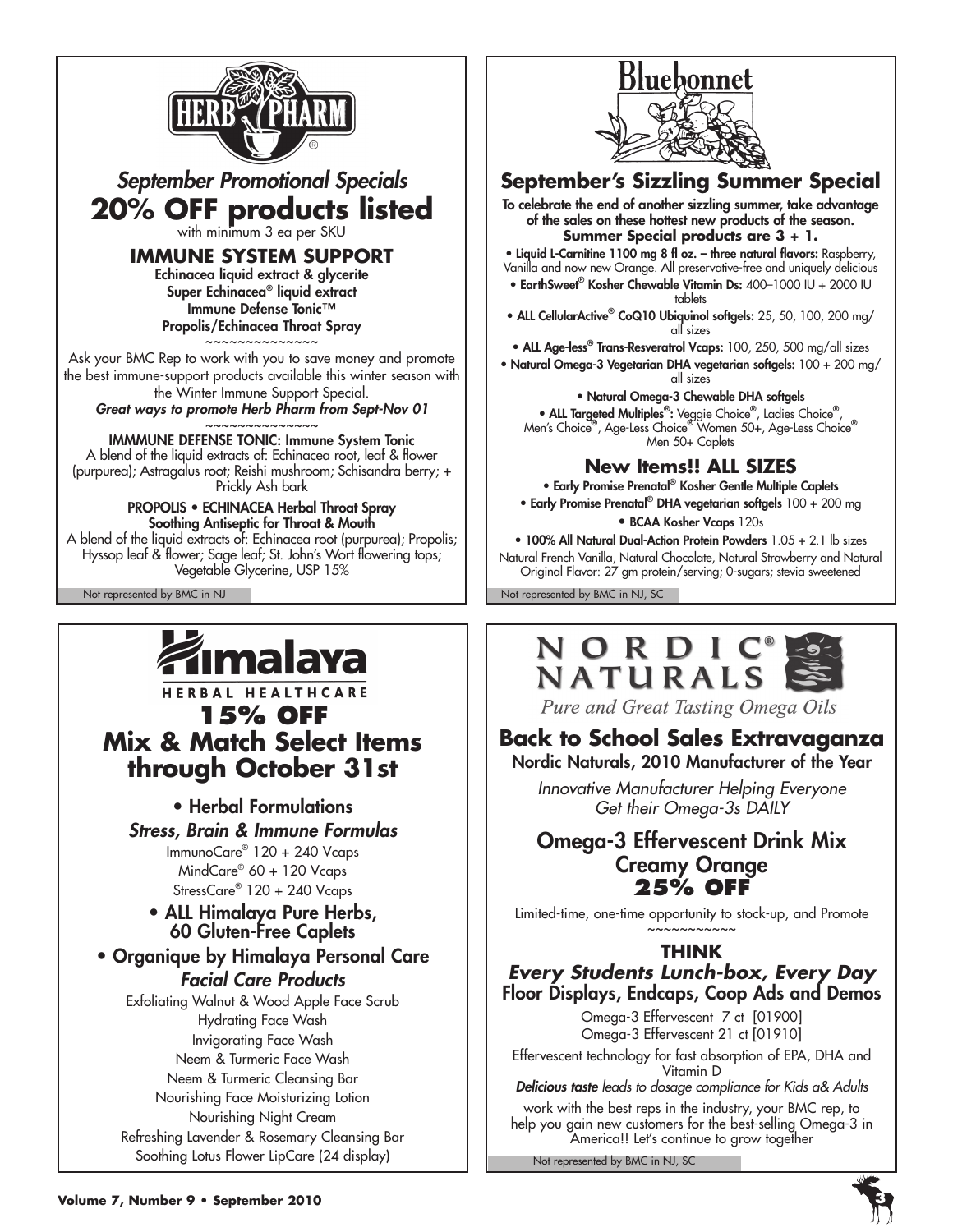

# *Juvo Promotion* **15% OFF Mix & Match** 12 cannisters **New Stores!!**

*Original Juvo, JuvoSlim, Juvo SuperFood, YogaFood*

ORAC VALUES (Estimates)/serving size

**Original Juvo 1477/**40g 55 ingredients for an on-to-go meal. Bestseller. USDA-Certified Organic by QAI

**JuvoSlim 4200/**40g Slimming, weight-loss + proper nutrition. USDA-Certified Organic by QAI

**Juvo SuperFood 547/**6g Darker Green color; immune booster USDA-Certified Organic by QAI

**Yoga Food 7040/**40g Highest ORAC value; contains calming herbs. USDA-Certified Organic by QAI



### Everyone **Nose** School-aged Kids Love Olbas® Inhalers

Be creative to get parents, children and teachers alerted to the great health benefits of Olbas® nasal inhalers.

- Perfect Perk-me UP
- Mental Focus and Attention
- Great before Sports Activities
- Get kids off soda, coffee and red bull

• Preventative Healthcare begins with *The Power to Breathe—Naturally!!* Penetrating Vapors with Rapid Action

All Natural Formula: Menthol, Oils of Peppermint, Cajeput and Eucalyptol. in a convenient pocket-sized nasal inhaler.

#### *Does your store offer the coolest must-have student product this year??*

You can make it so with natural Olbas® marketed at cash registers, in the sports, cold-n-flu, allergy and brain support and energy sections



September Special of the Month **Aloe Boost 30 + 90 tablets - 12 items 15% off**

**Aloe Boost** is a blood sugar balancing formula that is safe & effective for daily use or as needed. Aloe Boost provides both Nopal Cactus + Whole Leaf Aloe Vera which are targeted for digestion, pancreas health support, and weight maintenance. This formula includes CoQ10, bee pollen, 20 free-form amino acids, Suma, L-Glutathione, Chromium Picolinate and more. Together, these nutrients help to increase stamina, concentration + to optimize health! Aloe Boost supports the body in a way that reduces snack cravings while boosting energy!

With school beginning & hectic schedules full steam ahead, adding Aloe Life aloe vera juice to your daily regimen is a great boost not only to digestion but also Immune Function. Aloe Life juices are ActivAloe™ Certified. This 3rd-party

certification guarantees Aloe Life juices are Cold-Processed, and abundant in the valuable polysaccharide chains. These chains stimulate the Immune System to support Healthy Body Function. Start your day with 1oz. of delicious Aloe Life aloe juice and **you will feel the difference!** Aloe Life Whole Leaf Aloe Vera Juices offer incredible

Immune System support for the whole family.

# wellinhand **ACTION REMEDIES Topically Applied Herbal Answers** *Build a better bodycare section for the allergy sensitive in September*

**September Promotions 15% OFF**

direct orders only

# **3 Unscented Items**

• Zero Zitz!® Kreamy Kleanzer Face & Body Wash *Unscented* for Sensitive Skin 6 oz. With Hemp and Egyptian Black Seeds

• Sea Bath: *Unscented*

• Body Wash Foamers: *Unscented Mystique*

*"Natural and unscented products are the only things I can put on my seriously sensitive skin. Am I the most allergic person on the globe? I don't feel like it when I use your unscented products. I can even shave now using your FOAMER. Thanks for good products."*

### Dr. Ohhira's Probiotics *Are Probiotics an Irreplaceable Part of Wholistic Bone Health Protocols?*

With our high consumption of dairy products in the western world, why is it that we still have an incredibly high incidence of osteoporosis? Researchers in Asia, where both osteoporosis and dairy consumption have historically been quite low, might have found a major clue.

It turns out the calcium we consume through milk + supplements is not always absorbed or used to build bone. In fact, without a healthy probiotic population in the gut & the presence of other bone-building cofactors [vitamins D, K2, magnesium, zinc, + essential fatty acids], calcium can pass through undigested. Or, even worse, excess calcium can turn into unhealthy deposits in soft tissue + arteries.

The good news! There are simple dietary adjustments that can alter the body's internal chemistry in favor of building strong bones. A recent Japanese study found that when women ages 48 and older took a Japanese probiotic supplement for at least eight weeks, their bone density was 36 % higher when compared to those who didn't take the supplement.

Ask your BMC rep to show you a copy of this study [157 patients all had bone-density increases when taking Dr Ohhira's Probiotics 12 PLUS {OMX}]

**Dr Ohhira's Probiotics PLUS** *an Essential Formula for Optimal Health*



Brushes *Finest Quality Hair, Body and Skincare Accessories* The Hair Doc Company

since 1979

### *Hair, Body, and Skin Care Brushes & Accessories*

### **Back to School Means Lotsa Combs and Brushes**

• Salon/Spa-Quality, Durable

• Options in both solid wood and new Bamboo

- Popular professional styling brushes
- Natural Wood, 100% wild Boar, Nylon Bristle and Wire Bristle **Collections**

*Ask your BMC rep about the creative ways to display and promote hair and bodycare brushes in your stores*

*If your community doesn't brush its hair, then you don't need Bass Brushes*

Not represented by BMC in NC, NJ, PA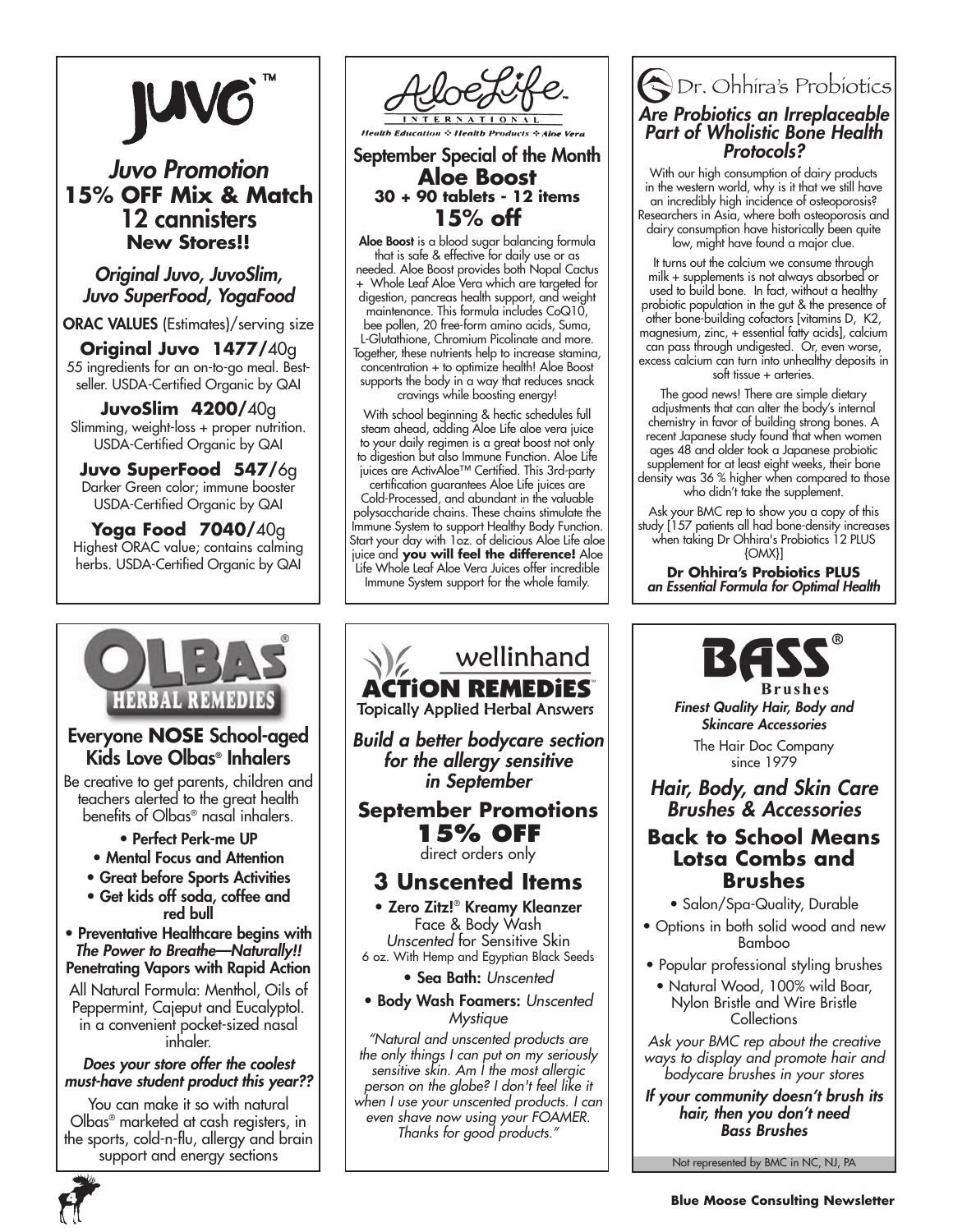

Close out the Fall Season in Glorious Color!! Let the Hair Shine On

#### Ask your BMC REP how to participate in a **September Promotion Color Fixation Line 25% off**

*Excellent for All Hair Types* 

### *and for Color Treated or Chemically-Treated Hair*

Restorative Mask 7.6 fl oz Single Application Intensive 1.05 fl oz Leave-in Cream Conditioner 10.14 fl oz Restorative Shampoo 8.45 fl oz Restorative Conditioner 8.45 fl oz Split Ends Serum 1.05 fl oz

*NO parabens, NO artificial fragrance, NO artificial coloring, NO sulfate, NO sodium lauryl sulfate, NO sodium laureth, and Nothing harmful to human health or the environment.*

### **Immune HEALTH BASICS**

CLINICALLY PROVEN IMMUNE SUPPORT

# *September Promotions* **15% OFF** 250mg/60 ct.

Minimum purchase 8 bottles.

#### **Product Benefits**

Immune Health Basics is an all-natural nutritional supplement that supports the body's immune defenses. Credible, published research at leading research institutions demonstrates the safety & efficacy of Immune Health Basics.

#### **Daily supplementation with Immune Health Basics:**

- Activates innate immune cells to more quickly identify and kill non-self cells.
- Supports your immune system against stress-related health challenges.
- Improves vigor and mental clarity while reducing fatigue and tension.

• Supports general health and well-being. Immune Health Basics is safe to consume daily + its active ingredient, Wellmune WGP®, is Generally Recognized as Safe (GRAS) under the provisions of U.S. Food and Drug Administration 21 CFR170.35. Immune Health Basics is free of any genetically modified

organisms + nonallergenic. ~~~~~~~~~~~~~~~~

**Immune Health Benefits of Wellmune WGP**® **Improve Psychological Well-Being** *Peer-Reviewed Research in Japan Confirms U.S. Study Results* EAGAN, MN — August 24, 2010 — Highly stressed hospital workers in Japan reported improved psychological well-being after taking Wellmune WGP® for two weeks, according to a new peer-reviewed study published in Biotherapy, the official journal of the Japan Society for Biological Therapy. *http://immunehealthbasics.com/ JapaneseStudyConfirmsWellmunebenefits.html*

**PERFECT® ORGANICS Perfectly-timed GOOD NEWS** *Perfect Organics Lip & Cheek Shimmers Back in Stock 1st Week of September* Check with your BMC rep to make sure that all back-orders are immediately filled **Perfect for the Natural Customer** 

Vegan Lip and Cheek Shimmer

Organic, vegan lip and cheek shimmers. Made with certified-organic ingredients,

Perfect Organics' Lip and Cheek Shimmers are available in 7 stunning shades with nature's most generous ingredients including: organic argan oil, organic shea butter, organic macadamia nut oil, and organic aloe vera. Naturally

scented, Perfect Organics' Lip and Cheek Shimmers are super smooth with amazingly glossy color that gives an instant glow for both lips and cheeks.

DC – Inspired Earth Goddess Brown Tokyo – Night's Sky Pink Dazzle London - Shimmery Golden Burgundy

Cairo - Sun-kissed Spring Rose Faz – Touch of Peach Shimmer Santiago – Sun-baked Bronze Glitter Sydney – Soft Sparkling Swirl of Lilac

# **MushroomScience**®

# *September Sales* **15% OFF – 4 each 20% OFF – 6+ each**

Two New Medicinal Mushroom **Products** 

### **Shiitake 90 Vcaps**  300 mg per Vcap \$13.48/25.95

**Tremella 90 Vcaps**  300 mg per Vcap \$13.48/25.95

If 90+% of the mushroom supplements on the market are biomass and/ or tinctures—which average 1%–2% actives—that means relatively few people have had an opportunity to try mushroom supplements as potent as those used in the research, with 15%–40% actives. Mushroom Science can deliver a potency which will provide results to increase success and appreciation in the undertapped market share of the medicinal mushrooms!



**Nurturing Naturally Since 1987** 

# **September Promotions 20% OFF Specials**

*for six (6+) of any of the following SKUs:*

Appetite~Craving Control (N027) Caffeine Withdrawal (N040) Detoxifer (N001)

Panic Button (N217)\*

### Tobacco Withdrawal (N030)

\**Panic Button*, which has been a spray, will — as all of the other sprays **except** for Throat Miracle and Itch Stopper — be coming out in the dropper/pellet form in the OTC line

*Note:* Newton Homeopathic will have *new labels in October* to comply with the latest FDA label requirements. Speak with your BMC rep about how this will work and how you can transition into these new bottles smoothly.

Not represented by BMC in NC, SC



**Stock up NOW** Let your community know Sovereign Silver is a must for every household Our BioActive™ Silver Hydrosol makes all Colloidal Silver obsolete Best-seller in every category and size Particle Size reflects Particle Energy allowing

powerful activity at low concentrations which delivers guaranteed Safety

*Ask your BMC rep about the best ways to buy Silver this Season to Save money and offer phenomenal discounts.* **~~~~~~~~~~~~~~**

**The Many Benefits of Silver** *Silver in medicine, dentistry, sanitation, hygiene + water purification*

Nanotechnology has rendered silver into an exceedingly powerful tool destined to be one of the most commonly used minerals in the health industry, communications industry, sanitation industry; as well as the environmental management, alternative power, and energy industries

The reason for this wide-spread application is because of nanotechnology's influence upon silver's well-established biological catalytic activity which may excite higher life forms into maximal states of immune function when the silver is in an oligodynamic state.

Not represented by BMC in NC, SC, NJ, eastern PA

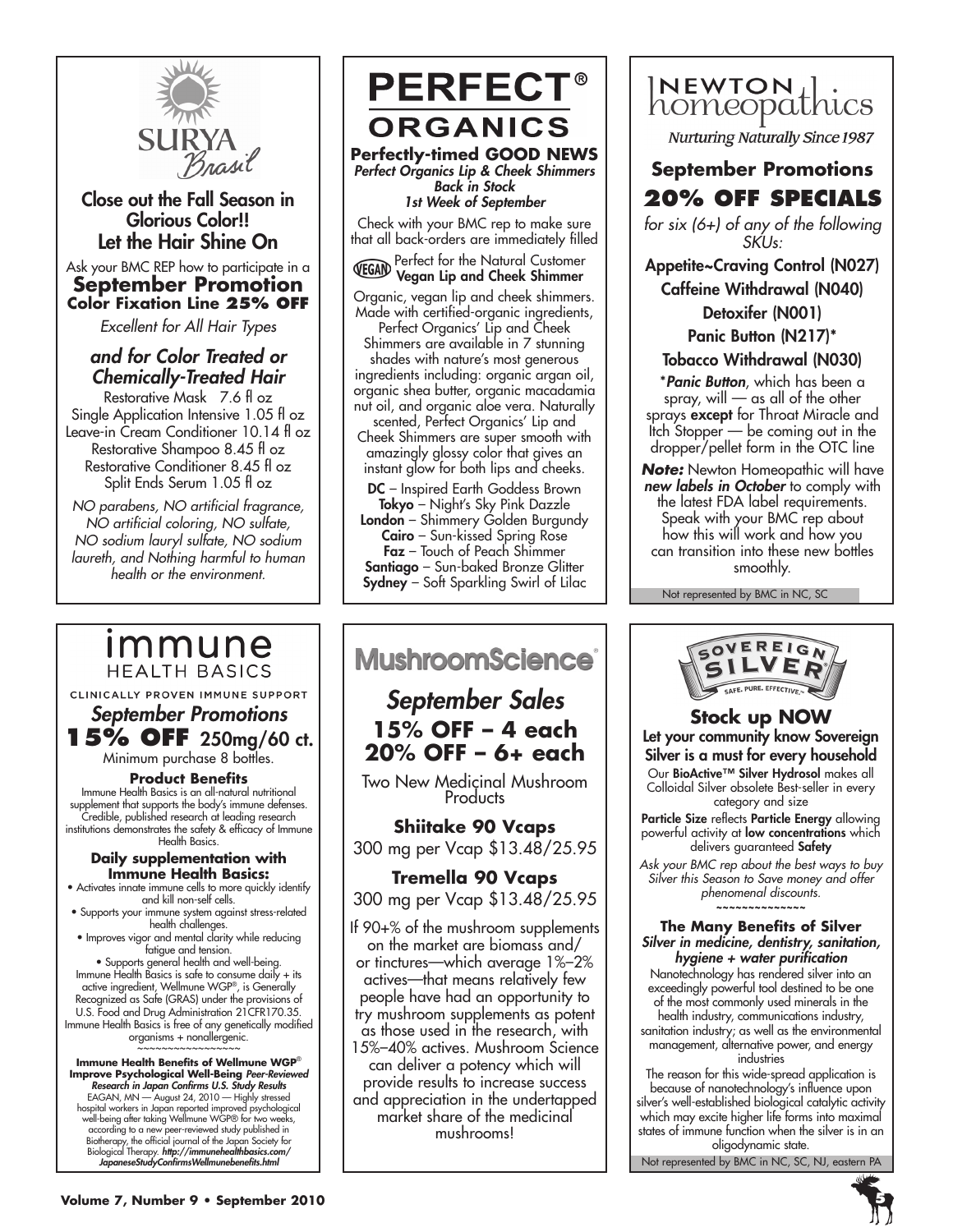### **Now is the Time**

*continued from page 2*

The temptation and flow of customers away from your store is greater and more directed than the flow of customers into your store. This is why stores should be actively monitoring their budgeting, and making sure that they demarcate some cash flow towards strategic outreach and marketing.

Not all marketing involves spending money on radio, print, internet and local events outreach. Marketing also includes branding your store name within the store, cleverly presenting new products and gaining new sales for these products, and creating new markets in your stores.

For the past eight years, we have been directing stores to open their floor to new and/or expanded markets, and many stores have tried new things and seen the expansion of sales that these decisions lead to. Stores that bought in the quality hair and bath tools from **Hair Doc/Bass Brushes** have all seen consistent new sales, especially in hair brushes. Stores that have expanded their children's health sections, and made their immune sections visibly more inviting and easy to maneuver have had great year-round increases in these areas where our industry excels. Many creative stores have created a nice successful niche market out of creating separate Green Foods or Raw Foods /Green Foods sections. As mentioned above, stores are looking at their protein sections and realizing that they have remained run-ofthe-mill for decades and have improved their Sports Nutrition sections by adding Bluebonnet's new protein powders, moving amino acids to complement the powders and putting *LiverCare*® by **Himalaya Herbal Healthcare** crossmerchandised in this section. Soon, these stores find that they have more sports enthusiasts and bodybuilders checking out their shelves, where they never looked before.

Servicing new customers also means reaching out seasonally to people who will be looking for items, and who may be drawn to a store where they have never ventured before. At this time of year, it is wise to be reaching out to parents who are looking for prevention for their children, for natural options if/ when problems arise, and for items that may resonate with their children and make them more open to trying new things from health food stores in general. (Don't we wish all teens would see the "coolness" of natural foods and learn to investigate their local natural foods stores with the interest they show to video games).

Part of a strategy for success for gaining a new young clientele at this time of year is to create displays and invite their inquisitive minds to learn about what you offer. While the immunosupportive benefits of the beta glucan Wellmune WGP® by **Immune Health Basics** may seem difficult to understand to the average older buyer, we can all understand that if we present the facts of this modern product to the young, school-aged mind that they will not find this product as daunting as we would expect. But they can only understand if they are presented the information.

It may be as simple as getting the local school population excited about certain products: to create a rush to your store for items that they find "cool". Yes, you can create the concept of cool and have parents and students heading to your stores just to get that product that is in with the cool crowd at school. **Olbas**® inhalers are the perfect example. I find areas of the region where athletes have become enthralled with the Olbas® inhalers as a pregame or practice mental lift. Likewise, my nieces have become addicted to the **EcoLips**™ lip balms and the **Mineral Fusion** makeup products. It would not take much to get the youthful



Not represented by BMC in SC

mind to understand the benefits of **Oxylent**® before a workout, and/or to get them understanding the importance of protein for sports performance. They are students, so educate them on Albion® TRAACS minerals and the differentiation of proteins concerning both quality and Biological Value (BV). Share the brochures from **Nordic Naturals** on products for children's health and you will find compliance comes more from the young person than from the interests of the parents. Realize that young minds want to learn, and they are the customers of your future!!

Everyone would like to walk through a cold-n-flu season without contamination. That is a pretty big pool of potential customers. As our industry has stayed strong through a recession because we provide reliable success with our products in a market where people are both concerned about their purchases and are becoming more distrustful of the drug industry's promise and failure, there is tremendous opportunity for us. Again, the message must be big and clear to be seen and understood. Prevention: natural care – safe and effective. Say it, and they will come. Too many stores think that just because they know the information it means that the products on their

*continued on next page*



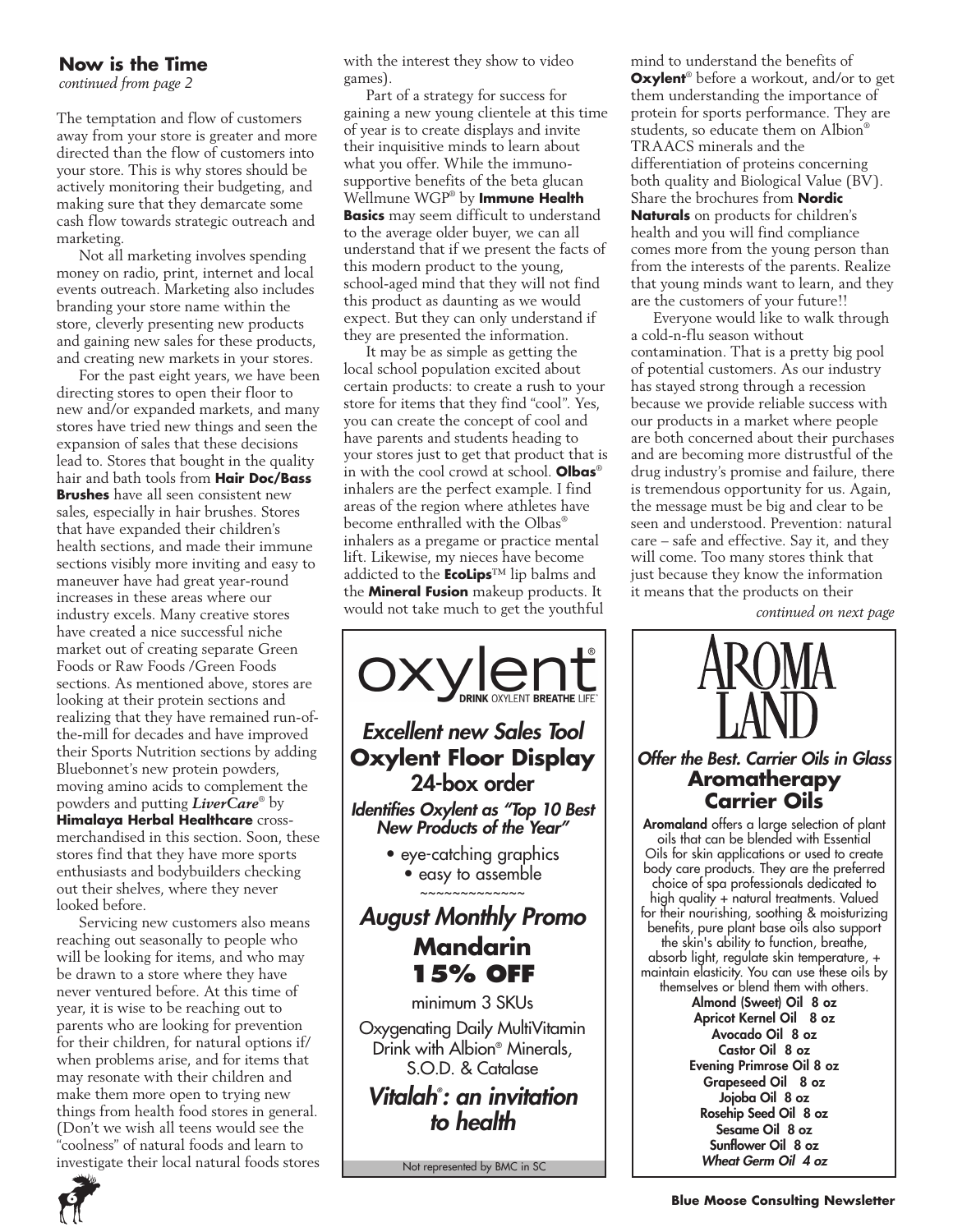### **Now is the Time**

*continued from page 6*

shelves will sell. Or that waiting for the customer to ask the question will grow the business.

Make a prominent Immune Support section this year and keep it strong and large all year round: rotating allergy products in the warmer months for coldn-flu in the colder months. Take product off-shelf each season for "two rounds" of presentation (if you are so motivated), and promote with good signage and explanation (staying within the confines of legal statements): let people know what you offer!

Learn the benefits of crossmerchandising. Note that **Herb Pharm**  has jumped sales by smartly teaching stores how to cross-merchandise their liquid herbal extracts. Nordic Naturals' product line is perfectly designed for cross-merchandising the Omega-3s.

Be open to floor displays and rotate your counter displays. Take advantage of the wandering eye of the shopper. Take these last days of the lazy summer to put up new posters in your store's windows. Advertise products that are part of your basic protocols (so many stores advertise cheesy products or fad items in their windows): ask your BMC rep to review your front window signage with you, and let them help you spruce up your look.

*Use demos.* Nordic Naturals grew to be the biggest Omega-3 retailer and the most trusted name in America of any supplement line because they invested in your stores by offering demos, and they will continue to do this positive outreach to educate people on the correct value of EPA-DHAs for overall good health. Ask your BMC rep what lines offer demos for your store, and take advantage of these opportunities when they arise by promoting the products and really using demos as they were intended – to drive sales!

*Use literature.* Every company that is willing to pay the print costs of consumer literature should be supported by using the literature in your store. For every piece of literature picked up or handed to a customer, you have another hook of information that may catch you a new customer – or a whole family of customers. Be smart with literature!

#### **Be smart, but don't be cashshy: now is the time to invest**

Don't mimic the bankers and the rich, who say they do not have the trust to invest their money in America at this time. Instead, follow the natural route and stock your stores at this season-changing time, as families and the health-conscious are now stocking their cupboards and medicine cabinets. Remind people that it is always prudent to have at home the remedies they trust for colds and flus before the unwanted visitor arrives and attacks. Make an endcap as a model natural medicine cabinet and use signage to explain why each item would be a valuable addition. Reach out now to the parents and the students, and be ready to reach out to

the gift-buyers who will start shopping in late October. Strategize several months ahead, and speak with your BMC reps about how we can help with all the wonderful products we offer.

Budget with items and companies you can trust and get out of the habit of buying from companies that offer fly-bynight products, or that sell items at a huge discount because they are inferior quality or are looking to capture the mass-market and circumvented you in the process. Stick with the industry loyal companies that offer MAP Agreements and define fair pricing. Spend lavishly as the season ramps up, but spend wisely. It is better to buy **Sovereign Silver** in bulk to save and promote than to buy a shortdated or new item in bulk. Similarly, it is smart to use the Bluebonnet *Slice of Life*  promos to advertise health food storecentric manufacturers as the items that you promote rather than the companies that sell at 40% off on the internet. Spend, but spend wisely.

Our industry is strong. Herb sales are up for the first time in 5 years. Highlight Herb Pharm, Himalaya Herbal Healthcare and the standardized herbs from Bluebonnet.

Plan a trip to Boston for the *Expo East* trade show with confidence. Advertise health, because that is what we do. And realize there is a large untapped market, that functions in a world outside your store – unaware of all the goodness offered inside. Invite them and make sure that you use that first visit wisely!!  $\odot$ 

### **Juvo Comes of Age**

*continued from page 1*

Juvo developed as a product designed to provide freeze-dried foods, literally straight from fields. Juvo is for real: Juvo has my admiration.

But the American marketplace, so famous for asking for perfection and then abandoning companies that reach higher in achievement, expressed concerns that the ingredients panel was not organic. So Juvo competently listened and returned with a *new, improved* Juvo that was profoundly both. The latest version of Juvo emerged with over 55 USDAcertified Organic raw foods (certified by QAI). Kosher too. In comparing Juvo's serving size, which is 40 gms. per serving, and then doing the math calculating the health wallop per gram, it is easy to conclude that Juvo is very well

priced. Most people analyze the suggested monthly recommendations, and never stop to compare the important details. Juvo provides a glorious amount of organic raw foods with an ORAC value of 1477 per serving size that was calculated to fully and completely provide a valid meal replacement. In this regard, Juvo was created with a different intent than many comparable products that combine great greens and things, but which actually have never been calculated as a complete, functional meal "replacement'".

The parent company of Juvo, Erom Inc., then went further and came out with three other equally spectacular products. *Juvo Slim* is an amazing weight support product that again is: certified organic, designed as a meal replacement and has an impressive ORAC value, 4200/40 gms. This product includes 55

grains, vegetables, sea vegetables, berries and pink-colored fruits & vegetables, and specific functional foods to serve as a responsible way to get real foods into the diet when cutting back on meals to lose weight. JuvoSlim tastes great too: reminds me of a tasty bowl of cereal when made into a blender drink.

As the first two products were designed by professionals to provide a full meal replacement (Erom has a Food Science Division), their next product *Super Food* is just that. Many people in our industry offered comment and advice that they wanted a product that was just raw organic superfoods. Juvo provided the product. Super Foods is actually not a meal replacement, though. Super Food is designed to complement any of the other Juvo products, or any product that could use the addition of a true superfoods. Super Foods offers an ORAC *continued on page 8*